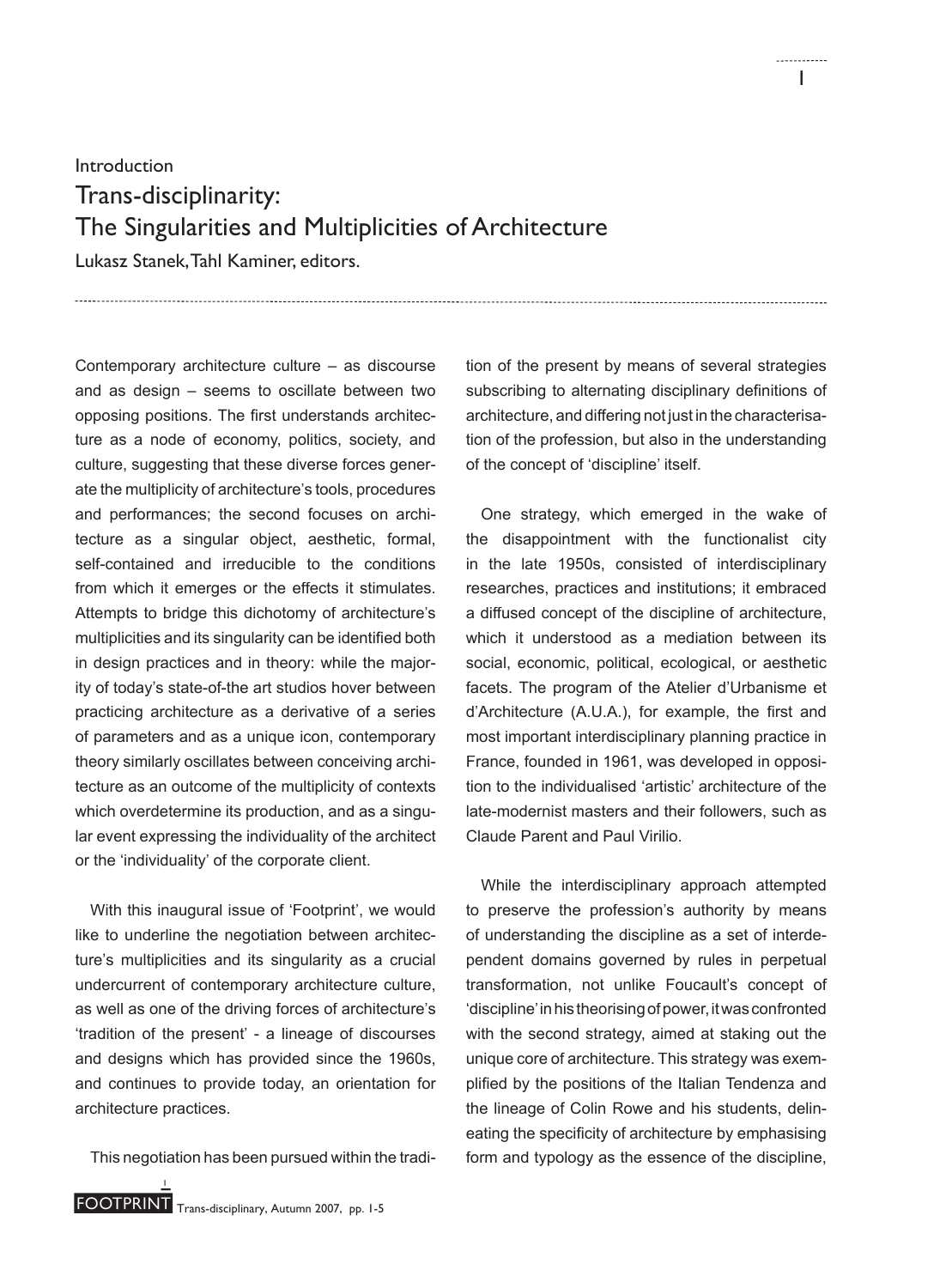autonomous from the social conditions of its production. The Tendenza was positioned as an alternative to the late modernist work of Bruno Zevi and his attempt to posit architectural space as a common denominator unifying architecture's multiplicities; these multiplicities, addressed as 'interpretations' in Zevi's 1957 'Architecture as Space', included politics, philosophy, religion, science, economy, society, technology, physiology, psychology and aesthetics.1 Massimo Scolari, one of the members of the Tendenza, specifically defined its work as an architecture 'that refuses interdisciplinary solutions to its own crisis; that does not pursue and immerse itself in political, economic, social, and technological events only to mask its own creative and formal sterility'.<sup>2</sup> Scolari, perhaps paradoxically, postulated architecture's 'withdrawal into itself' as a pre-condition for a subsequent intervention in the multiplicity of these 'events'.3 A similar approach was followed by Aldo Rossi, with his concept of architecture as the 'singular urban fact', preserving in a single monumental structure the richness of the urban phenomena.4

Thus, both strategies aimed at thinking architecture as a multiplicity and a singularity, while differing in the directions in which the arguments were developed: whereas the disciplinary definition of architecture looks for its singularity as the vessel for gathering and relating architecture's multiplicities, the interdisciplinary research perceives the singular performance of architecture in its management of the multiplicity of its conditions and contexts. In other words, in spite of the antithetical rhetoric and different points of departure, several significant trajectories and oeuvres of the tradition of the present were oriented towards a possibility of constructing architecture as a unique object, and a specific practice, which links the heterogeneous forces of the contemporary urban society. It is this intertwining of the disciplinary and interdisciplinary definitions of architecture which we call trans-disciplinarity.

The fragility and difficulties of a trans-disciplinary approach were exemplarily expressed in the splits between the philosophers and architects within the French radical groups of the 1960s, including the rupture within the Situationist International between Guy Debord and Constant Nieuwenhuis, and the split of the Utopie Group following Jean Baudrillard's disagreements with Jean Aubert, Jean-Paul Jungmann and Antoine Stinco.

These events, which coincided with the beginnings of the tradition of the present in architecture culture, can be understood only when situated within the context of the French debates of the late 1950s and 1960s, following the critique of the postwar functionalist city. Rejecting the self-proclaimed scientific and apolitical character of this architecture and urbanism, Henri Lefebvre, in his writings from the 1950s and 1960s, demonstrated that these practices were implicated in the general technocratic restructuring of French society and closely interrelated with the oligopolist economy, state planning, structuralist philosophy, and the idiosyncrasies of everyday life in the emerging *bureaucratic society of controlled consumption*. Lefebvre's analysis of the fragmented postwar production of space, both in design (the diffraction of functions in the CIAM urbanism) and in research (the specialisations of diverging academic disciplines), was paralleled by the introduction of interdisciplinary research into the institutions of urbanism in France in the mid-1960s and the emergence of interdisciplinary studios such as the A.U.A.

In the late 1960s, Jean Baudrillard merged the critical Marxist tradition with the structuralist methodology and the conclusions of the sociological research on postwar France carried out by Henri Lefebvre, his PhD supervisor, and formulated the consequences of these analyses for architecture: in his writings of that period, Baudrillard disclosed architecture as overdetermined by a series of economic, political and cultural forces; the autonomy of archi-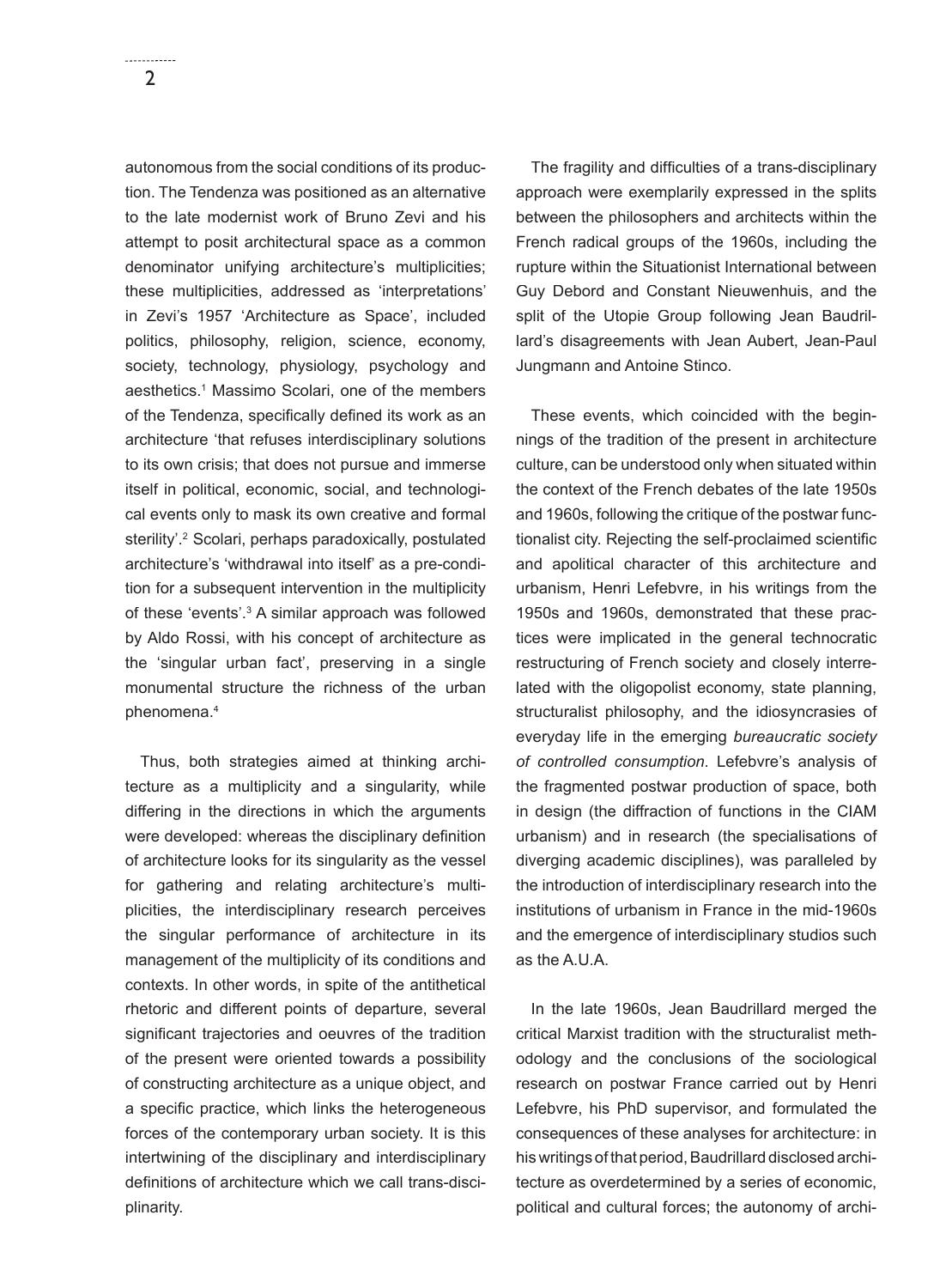tecture was thus revealed as an illusion.5 Criticising Lefebvre's 'naivety',<sup>6</sup> Baudrillard did not see any possibility of a residuum which would evade this determinism; even the 'lived' of architecture – the essential category in Lefebvre's critique of postwar urbanism from the perspective of an everyday experience – was counted among other products of the capitalist society and included in its system of signs. In other words, the structuralist claim about the death of the subject – its dissolution in its constitutive social forces – was paralleled by the death of the architectural object, a 'death' already announced by the avant-garde of the early twentieth century.<sup>7</sup> Consequently, the radical fight against the alienating society and its products in the course of May '68 must have been directed against architecture not just against its institutions, as in the successful attack on the École des Beaux-Arts, but against the object of architecture itself, and 'every formal and symbolic practice'.<sup>8</sup> Thus, referring to 'objet, cachetoi', the May '68 slogan written in the staircase of the Sorbonne, Jean Aubert commented: 'we were the object, obviously… even if we had pretensions of thinking a little, just a little bit, we were makers of objects'.9

The splits within the radical French groups were symptomatic of a growing difficulty to reconcile architecture's singularity with the increasing awareness of its multiple conditions and consequences. The arena of this contestation was by no means limited to architecture or to France, but incorporated a variety of disciplines and took place in countries such as the UK, the US and Germany. Much of the debate in the UK was initially hosted and generated by the Centre for Contemporary Culture Studies in Birmingham, founded in the mid 1960s as an interdisciplinary institute with the objective of reconstituting a unified understanding of culture and society and headed by Richard Hoggart and Stuart Hall. A hotbed of structuralist and critical thought, the CCCS was torn between the dissolution of the author within the social and economic forces and

his reconstitution as an active agent. Stuart Hall believed that the solution to this dichotomy would be enabled by constructing a dialectics of a posthumanist, 'multiple' approach and a more traditional humanism with emphasis on 'the singular'.10 Nevertheless, the CCCS ended up dismantling in its studies the singular aesthetic artefact, embedding it in its social context and circumventing traditional 'disinterested' aesthetic interpretations.

In parallel, European and American artists launched a wide institutional critique via works such as 'Solomon R. Guggenheim Museum Board of Trustees' (1974), by the German artist Hans Haacke, in which he inferred that the museum, its policies and preferences were determined by corporate interests outside the art world. This view was theoretically strengthened by the literary critic Peter Bürger, who in his 1974 'Theory of the Avant-Garde' exposed the idea of artistic autonomy as a middle-class ideology, thus delegitimising art's primary vehicle of a singular self-understanding.<sup>11</sup>

What is the relevance of these debates today? Clearly, the positions of Baudrillard, Foucault and other post-structuralist thinkers are still major references for architectural discourse. However, the significance of the rupture between the philosophers and designers of the SI and the Utopie lies not in it being a symptom of the 'eternal' opposition between theory and practice. Neither does the relevance of these debates depend on the critical potential invested in the project of architecture's disciplinarity, nor on the transgressive ambitions of the interdisciplinary research: in contrast to thirty years ago, interdisciplinary practices can no longer be perceived as rebellious; they have been widely appropriated by management and business, which currently prefer broad, 'horizontal' knowledge to specific, 'vertical' expertise;<sup>12</sup> similarly, architectural autonomy can no longer be seen as 'critical' or as a refuge from commodification - the status of ideology Bürger associated with artistic autonomy is easily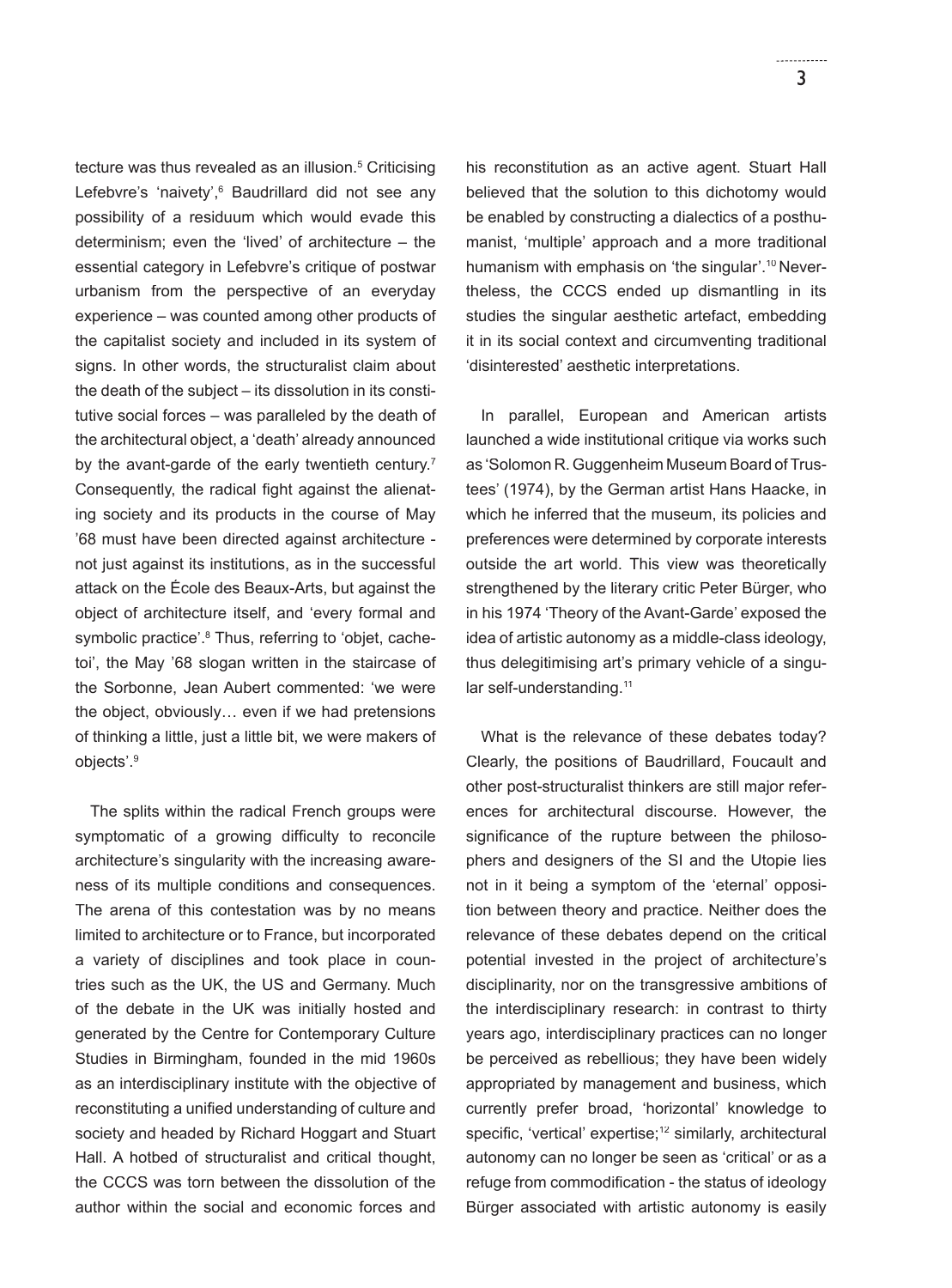applicable to architecture as well.<sup>13</sup>

Rather, these ruptures manifest the difficulties in relating the multiplicities of architecture in contemporary society with the belief in its singularity. These difficulties are evident in Baudrillard's late 'Singular Objects of Architecture' (2000). In this dialogue with Jean Nouvel, Baudrillard suggests that the possibility of architecture's singularity stems from the breaches in the fundamental relationships between the architectural object and its determining conditions - the relationships traditionally referred to by such concepts as meaning, context, subject, object;14 in other words, the condition necessary to theorise the singularity of architecture is its isolation from its determining multiplicities, an isolation explained within Baudrillard's postmodern ontologies.

Baudrillard's recent contribution reveals the negotiation between singularity and multiplicity of architecture as urgent, relevant, and unresolved. Accordingly, this issue of 'Footprint' postulates the concept of trans-disciplinarity in order to focus on the methods and techniques which enable rethinking the object of architecture as the framework in which the diverse forces relate to each other, compete or converge.

At the same time, the concept of trans-disciplinarity allows linking today's architecture culture to a series of contemporary debates. These include Jacques Rancière's recent efforts to embed the aesthetic object in its political and social context without dismantling its singularity; Rancière's aim can be described as a formulation of a specific trans-disciplinary theory of art and politics.15 Similarly relevant are Bruno Latour's analyses of 'hybrids', or 'quasi-objects' - singular social actors being 'real as nature, narrated as discourse, collective as society, existing as Being', thus relating the multiplicity of social processes.<sup>16</sup> It is in this context that one should understand the recent interest in the work of Henri Lefebvre, whose theory of production of space can be described as a project of relating the Western-Marxist perspective on the social processes of production and consumption to the phenomenological analysis of the individual consciousness, perception and experience of space in the practices of everyday life.<sup>17</sup>

The articles included here offer a variety of approaches which relate the singularity and multiplicity of architecture; they range from a wide overview to a delineation of specific instances of 'trans-disciplinarity', sharing the perception of the late 1960s as the moment in which the current trajectories of architecture culture originated. Wouter Davidts examines architectural design and discourse as a condition for art; Michael Hays revisits the narrative as a form of understanding the object of architecture within the forces which it reflects and opposes, and from which it emerges; Patrick Healy explores the roots of architecture's contradictory singularity by reconstructing Max Raphael's project of an empirical theory of art and architecture; Mark Jarzombek questions architecture's singularity as a philosophical project; Ákos Moravánszky maps the relationships and interchanges between theory, design, history and education as the multiplicity of contemporary architecture; Jean-Louis Violeau traces the collaborations between architects and sociologists on architectural research in France since the late 1960s. Reviews of Eisenman's doctoral research and 'A Vision for Brussels' exhibition close this issue; the former belongs to the inception of the tradition of the present, the latter, with its explicit premise that architectural form is political, can be described as a recent example of the subsistence of this tradition. These diverse articles, while embedded in the tradition of the present, underline the question of trans-disciplinarity as one of the - multiple - horizons of today's architecture culture.